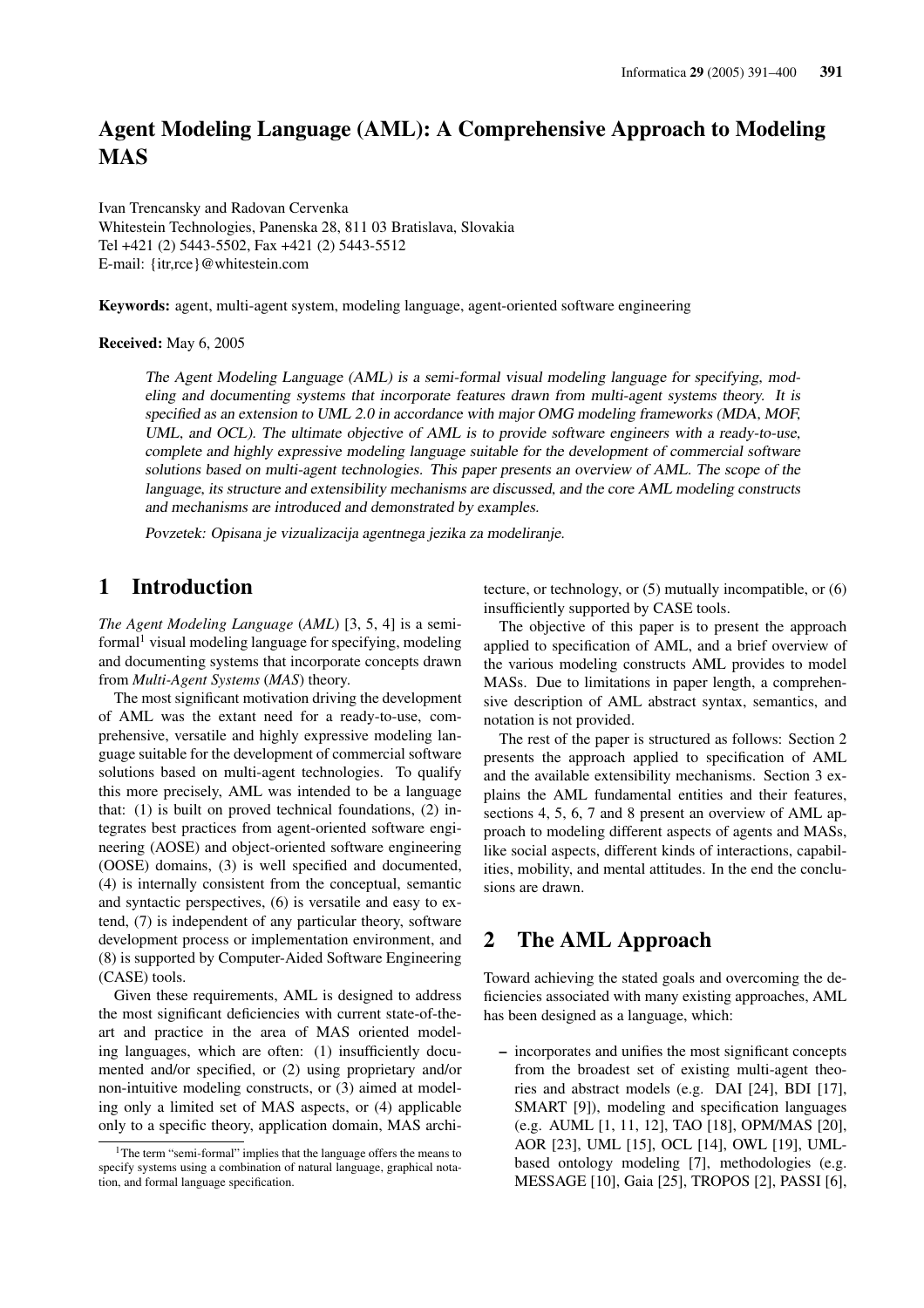Prometheus [16], MaSE [8]), agent platforms (e.g. Jade, FIPA-OS, Jack, Cougaar) and multi-agent driven applications,

- extends the above with new modeling concepts to account for aspects of multi-agent systems thus far covered insufficiently, inappropriately or not at all,
- assembles them into a consistent framework specified by the AML meta-model (covering abstract syntax and semantics of the language) and notation (covering the concrete syntax), and
- is specified as an extension to UML in accordance with the OMG modeling frameworks (MDA, MOF, UML, and OCL).

### 2.1 The Language Definition

AML is built upon the Unified Modeling Language (UML) 2.0 Superstructure [15], augmenting it with several new modeling concepts appropriate for capturing the typical features of multi-agent systems (see Fig. 1).

The main advantages of this approach are:

- Reuse of well-defined, well-founded, and commonly used concepts of UML.
- Use of existing mechanisms for specifying and extending UML-based languages (metamodel extensions and UML profiles).
- Ease of incorporation into existing UML-based CASE tools.

The abstract syntax, semantics and notation of the language are defined at the *AML Metamodel and Notation* level. The *AML Metamodel* is further structured into two main packages: *AML Kernel* and *UML Extension for AML*.



Figure 1: Levels of AML definition

The *AML Kernel* is a conservative<sup>2</sup> extension of UML 2.0, comprising specification of all the AML modeling elements. It is logically structured into several packages, each of which contains specification of modeling elements dedicated for modeling specific aspect of MAS.

The *UML Extension for AML* package adds some metaproperties and structural constraints to the standard UML elements. It is thus a non-conservative extension of UML, and therefore an optional part of the language. However, the extensions contained within are simple and can be easily implemented in most existing UML-based CASE tools.

Upon the AML Metamodel and Notation two UML profiles of AML are specified: *UML 1.\* Profile for AML* (based on UML 1.\*) and *UML 2.0 Profile for AML* (based on UML 2.0). The primary objective of these profiles is to enable implementation of AML into existing UML 1.\* and UML 2.0 based CASE tools, respectively.

#### 2.2 Extensibility of AML

AML is designed to encompass a broad set of relevant theories and modeling approaches, it being essentially impossible to cover all inclusively. In those cases where AML is insufficient, several mechanisms can be used to extend or customize it as required:

- *Metamodel extension* offers first-class extensibility (as defined by MOF [13]) of the AML metamodel and notation.
- *AML profile extension* offers the possibility to adapt AML for a given domain, platform or development method by means of UML Profiles, without the need to modify the underlying AML Metamodel and Notation.
- *Concrete model extension* allows to employ alternative MAS modeling approaches as complementary specifications to the AML model.

## 3 Modeling MAS Entities

In general, *entities* are objects that can exist independently of others. In order to maximize reuse and comprehensibility of the metamodel AML defines several auxiliary abstract metamodeling concepts called *semi-entities* and their types. Semi-entity types are specialized UML classes used to specify coherent set of features, logically grouped according to particular aspects of MASs. They are used to specify features of other types of modeling elements.

### 3.1 AML Semi-entities

AML defines the following semi-entities:

*Behaviored semi-entities* represent elements, which can own capabilities, observe and/or effect their environment by means of perceptors and effectors, provide and use services, and can be (de)composed into behavior fragments.

*Socialized semi-entities* represent elements, which can form societies, can participate in social relationships and can own social properties.

*Mental semi-entities* represent elements which can be characterized in terms of their mental attitudes, e.g. which information they believe in, what are their objectives,

<sup>2</sup>A conservative extension of UML is an extension of UML which retains the standard UML semantics in unaltered form [22].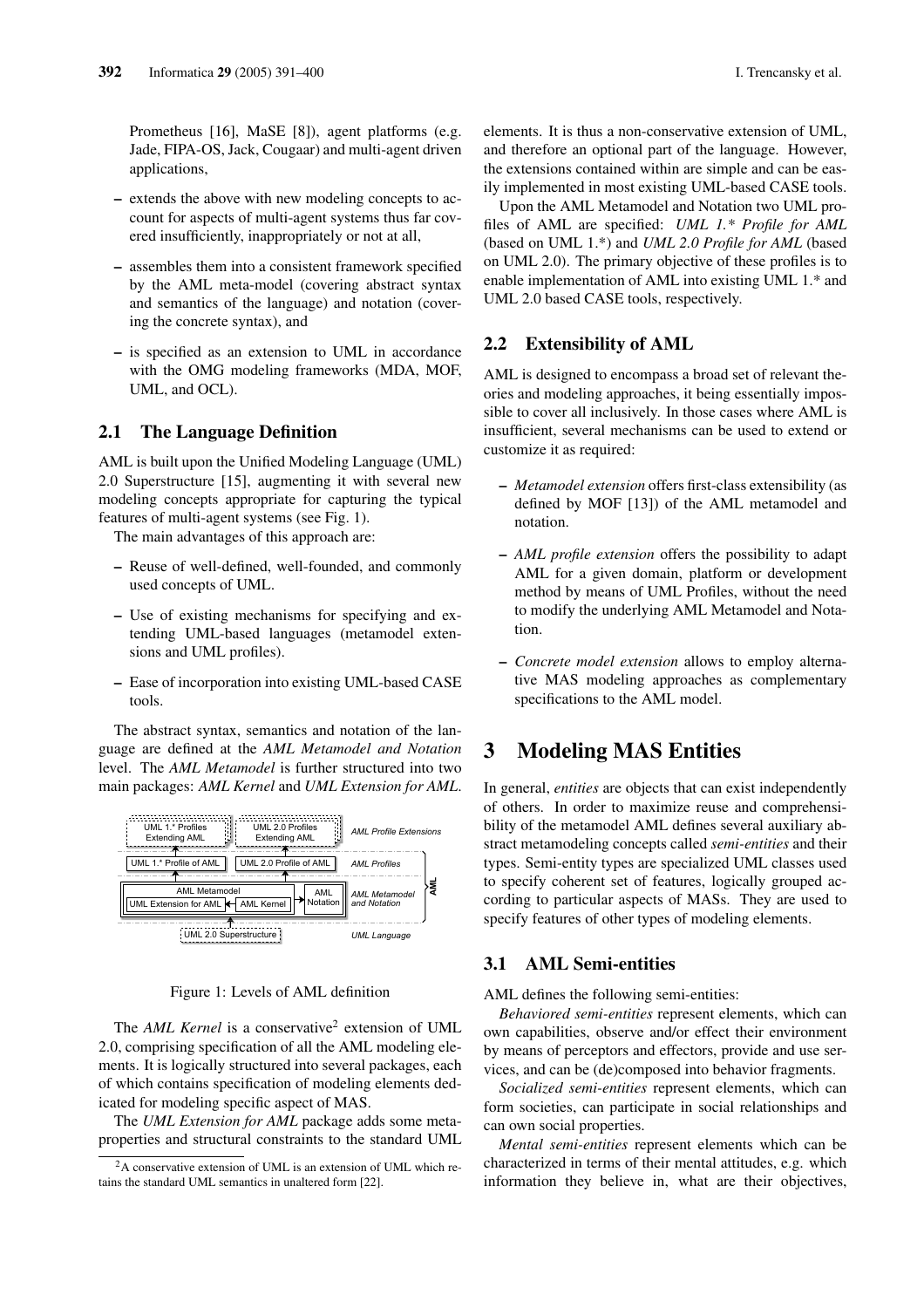needs, motivations, desires, what goal(s) they are committed to, when and how a particular goal is to be achieved, which plan to execute, etc.

### 3.2 AML Fundamental Entities

The fundamental entities that compose MASs are: agents, resources, and environments. AML therefore defines three modeling concepts, which can be used to model the above mentioned fundamental entities at both type and instance levels:

*Agent type* is used to specify the type of agents, i.e. self contained entities that are capable of interactions, observations and autonomous behavior within their environment.

*Resource type* is used to model the type of resources within the system, i.e. physical or informational entities with which the main concern is their availability (in terms of its quantity, access rights, conditions of usage/consumption, etc.).

*Environment type* is used to model the type of a system's inner environment<sup>3</sup>, i.e. the logical or physical surroundings of entities which provide conditions under which the entities exist and function.

In AML, all the aforementioned entity types are specialized UML classes, and thus can utilize all the features defined for UML classes, i.e. can be instantiated, can own structural and behavioral features, behaviors, can be structured into parts and ports, participate in interactions, can participate in various kinds of relationships (e.g. associations, generalizations, dependencies), etc. The instances of the entity types (called entities) can be modeled by means of UML instance specifications classified according to the corresponding types.

Furthermore, all the AML fundamental entity types inherit features of behaviored semi-entities, and in addition to these, agent and environment types are also socialized and mental semi-entities.

Fig. 2 shows an example of a definition of an abstract class 3DObject that represents spatial objects, characterized by shape and position, existing inside a containing space. An abstract environment type 3DSpace represents a three dimensional space. This is a special 3DObject and as such can contain other spatial objects. 3DSpace provides a service Motion to the objects contained within (for details about services see Sect. 5.4). Three concrete 3DObjects, an agent type Person, a resource type Ball and a class Goal are defined as specialized 3DObjects. 3DSpace is further specialized into a concrete environment type Pitch representing a soccer pitch containing two goals and a ball.



Figure 2: Example of entities, their relationships, service provision and usage

# 4 Modeling Social Aspects

MASs are commonly perceived as systems comprised of a number of autonomous agents, situated in a common environment, and interacting with each other in order that the desired functionality and properties of the systems could emerge. These properties of MAS are not always derivable or representable solely on the basis of properties and capabilities of individual agents, but are usually given also by their mutual relationships, interactions, coordination mechanisms, social attitudes, etc. Such aspects of MASs are commonly referred to as *social aspects*.

From the social perspective the following aspects of MAS are commonly considered in MAS models (for detaisl see [4]):

- *Social structure* concerning mainly with the identification of societies which can evolve within the system, specification of their properties, structure, identification of comprised roles, individual entities that can participate in such societies, what roles they can play, their mutual relationships, etc.
- *Social behavior* covering such phenomena as social dynamics (i.e. the ability of a society to react to internal and external events), norms (i.e. rules or standards of behavior shared by members of a society), social interactions (how individuals and/or societies interact with others in order to exchange information, coordinate their activities, etc.), and social activities of individual entities and societies (e.g. how they change their attitudes, roles they play, social relationships), etc.
- *Social attitudes* addressing the individual and/or common tendencies (usually expressed in terms of motivations, needs, wishes, intentions, goals, beliefs, commitments, etc.) to anything of a social value.

In this section the focus is on modeling social structure of multi-agent systems. AML modeling constructs which can be used to model social behavior and social attitudes are outlined in the subsequent sections, mainly 5, 6, and 8.

<sup>&</sup>lt;sup>3</sup> Inner environment is that part of an entity's environment that is contained within the boundaries of the system.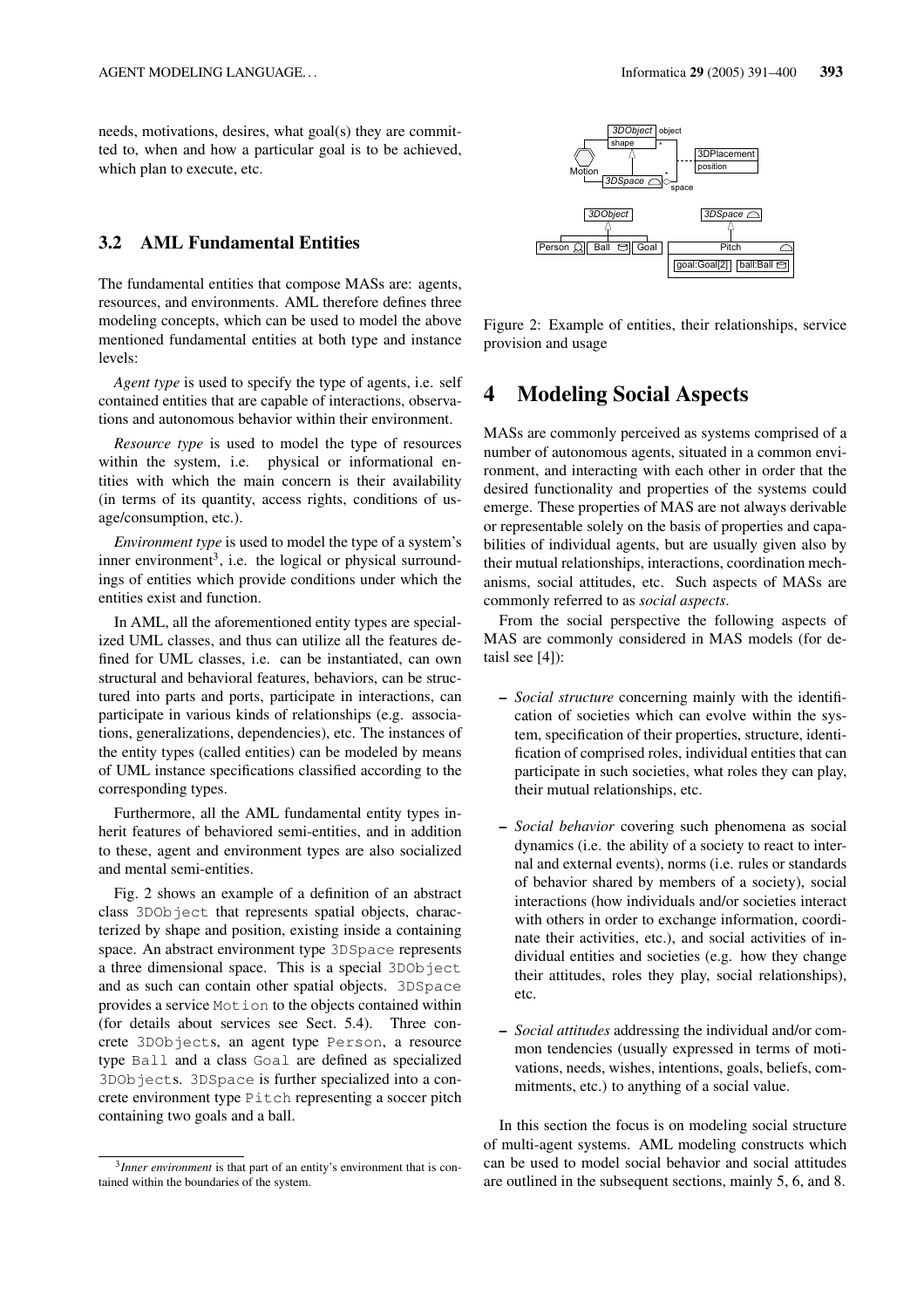In order to accommodate special needs for modeling social aspects, AML utilizes concepts of: organization units, social relationships, entity roles, and role properties.

### 4.1 Organization Units

*Organization unit type* is a specialized environment type, and thus inherits features of behaviored, socialized and mental semi-entity types. They are used to specify the type of societies that can evolve within the system from both the external as well as internal perspectives.

From an *external perspective*, organization units represent coherent autonomous entities, which can be characterized in terms of their mental and social attitudes, can perform behavior, participate in different kinds of (social) relationships, can observe and interact with their environment, offer and use services, play roles, etc. Their properties and behavior are both (1) emergent properties and behavior of all their constituents, their mutual relationships, observations and interactions, and (2) the features and behavior of organization units themselves.

For modeling organization units from external perspectives, in addition to features defined for UML classes (structural and behavioral features, owned behaviors, relationships, etc.), also all the features of behaviored, socialized, and mental semi-entities can be utilized.

From an *internal perspective*, organization units are types of environment that specify the social arrangements of entities in terms of structures, interactions, roles, constraints, norms, etc.

For this purpose organization unit types usually utilize the possibilities inherited from UML structured classifier, and model their internal structure by contained parts and connectors, in combination with entity role types used as types of the parts.

For an example of an organization unit see Fig. 3 (b).

#### 4.2 Social Relationships

*Social relationship* is a particular type of connection between social entities related to or having dealings with each other. For modeling such relationships, AML defines a special type of UML property, called social property. The social property can be used either in the form of an owned social attribute, or as the end of a social association, and can specify its social role kind<sup>4</sup>.

For an example of modeling social relationships see Fig. 3.

#### 4.3 Roles and Role Properties

Roles are used to define a normative behavioral repertoire of entities, and thus provide the basic building blocks of MAS societies. For modeling roles, AML provides *entity role type*, a specialized behaviored, socialized and mental semi-entity type. Entity role types are used to model abstractions of coherent set of features, capabilities, behaviors, observations, relationships, participation in interactions, and services offered or required by entities participating in a particular context. Each entity role type should be realized by a specific implementation possessed by an entity that can play that entity role type. An instance of an entity role type is called entity role and exists only while some behavioral entity plays it.

For modeling the ability of an entity to play an entity role type, AML provides *role properties*. Role property is a specialized UML property, used to specify that an instance of its owner (i.e. a behavioral entity) can play one or several roles of a particular entity role type. The role property can be used either in the form of a role attribute or as the end of a play association.

One entity can at each time play several entity roles. These entity roles can be of the same as well as of different types. The multiplicity defined for a role property constraints the number of entity roles of given type the particular entity can play concurrently. Additional constraints which govern playing of entity roles can be specified by UML constraints.

To allow explicit manipulation of entity roles in UML activities and state machines, AML defines a set of actions for entity role creation and disposal, particularly create role action and dispose role action.

Fig. 3 (a) contains the diagram depicting an agent of type Person which can play entity roles of type Player, Captain, Coach, and Referee. The possibility of playing entity roles of a particular type is modeled by play associations. Fig. 3 (b) depicts an organization unit SoccerMatch, which comprises three referees (of the Referee entity role type) and two teams (of the SoccerTeam organization unit type). The SoccerTeam itself consists of one to three coaches, and eleven to fifteen players of which one is the captain. The players are peers to each other (the cooperate connector), and subordinates to the coaches (the manage connector), and the captain (the lead connector). The referees are superordinate to the both SoccerTeams (the control connector).

Fig. 4 shows the instantiation of the previously defined types in a model of a system's snapshot, where the agent Lampard, of type Person, plays the entity role player, and the agent Terry, also of type Person, plays the entity role captain and leads Lampard. The agent Mourinho, playing the entity role coach manages both players Lampard and Terry.

### 5 Modeling Interactions

To support modeling of interactions in MAS, AML provides a number of UML extensions, which can be logically subdivided into: (1) generic extensions to UML interactions, (2) speech act based extensions to UML inter-

<sup>4</sup>AML predefines *peer*, *subordinate* and *superordinate* social role kinds, but this set can be extended as required.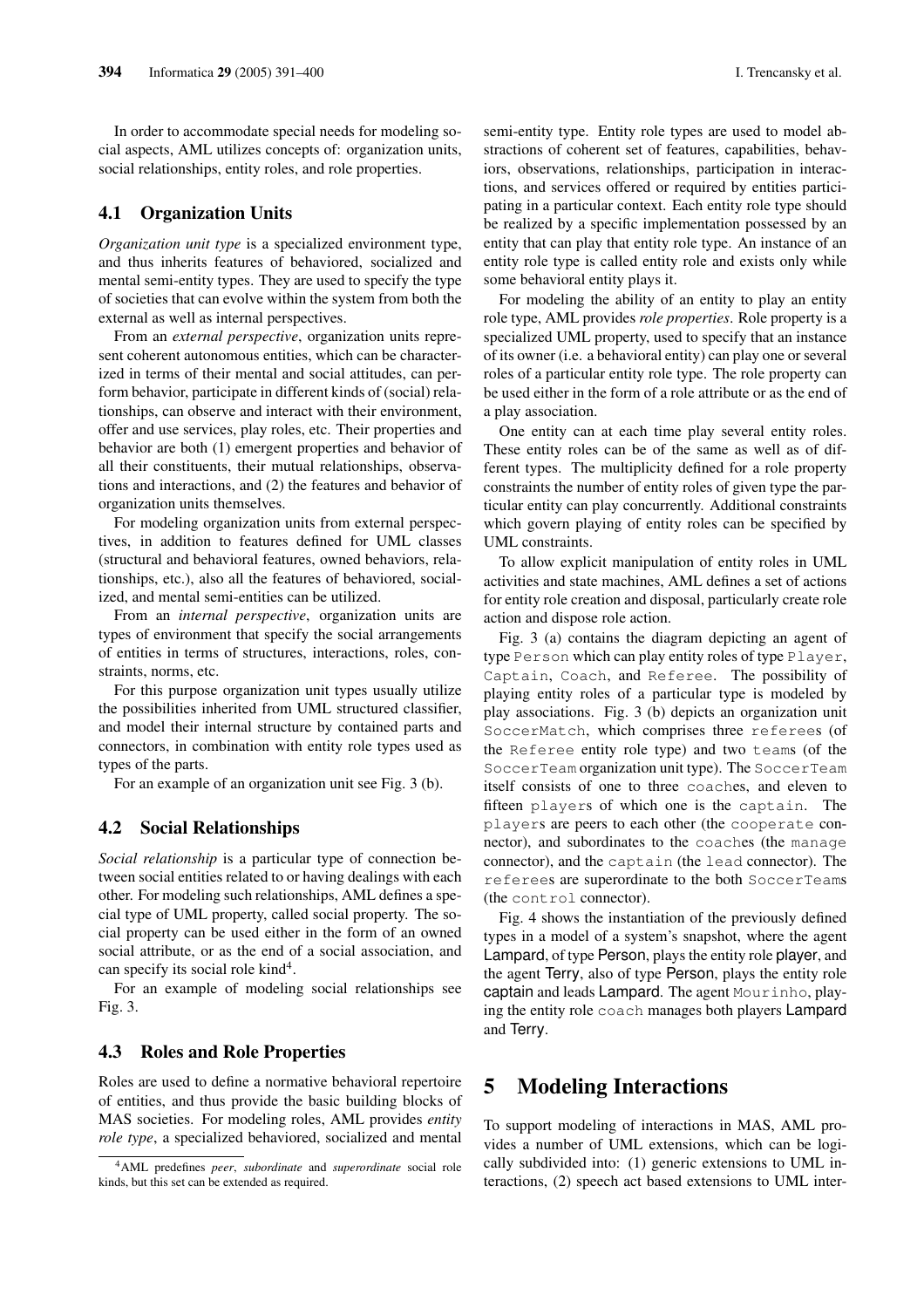

Figure 3: Example of social structure modeling



Figure 4: Example of the entity role instantiation and playing

actions, (3) observations and effecting interactions, and (4) services.

#### 5.1 Generic Extensions to UML Interactions

Generic extensions to UML interactions provide means to model: (1) interactions between groups of entities (multimessage and multi-lifeline), (2) dynamic change of object's attributes to express changes in internal structure of organization units, social relationships, or played entity roles, etc., induced by interactions (attribute change), (3) modeling of messages and signals not explicitly associated with the invocation of corresponding methods and receptions (decoupled message), (4) mechanisms for modification of interaction roles of entities (not necessary entity roles) induced by interactions (subset and join dependencies), and (5) modeling the actions of dispatch and reception of decoupled messages in activities (send and decoupled message actions, and associated triggers).

*Multi-message* is a specialized UML message which is used to model a particular communication between (unlike UML message) multiple participants, i.e. multiple senders and/or multiple receivers.

*Multi-lifeline* is a specialized UML lifeline, used to represent (unlike UML lifeline) multiple participants in interactions.

*Decoupled message* is a specialized multi-message used to model the asynchronous dispatch and reception of a message payload without (unlike UML message) explicit specification of the behavior invoked on the side of the receiver. The decision of which behavior should be invoked when the decoupled message is received is up to the receiver what allows to preserve its autonomy in processing messages.

*Attribute change* is a specialized UML interaction fragment used to model the change of attribute values (state) of interacting entities induced by the interaction. Attribute change thus enables to express addition, removal, or modification of attribute values, and also to express the added attribute values by sub-lifelines. The most likely utilization of attribute change is in modeling of dynamic change of entity roles played by behavioral entities represented by lifelines in interactions, and the modeling of entity interactions with respect to the played entity roles (i.e. each sub-lifeline representing a played entity role can be used to model interaction of its player with respect to this entity role).

*Subset* is a specialized UML dependency between event occurrences owned by two distinct (superset and subset) lifelines used to specify that since the event occurrence on the superset lifeline, some of the instances it represents (specified by the corresponding selector) are also represented by another, the subset lifeline.

Similarly, *join* dependency is also a specialized UML dependency between two event occurrences on lifelines (subset and union ones), used to specify that a subset of instances, which have been until the subset event occurrence represented by the subset lifeline, is after the union event occurrence represented by the SunionT lifeline. The union lifeline, thus after the union event occurrence represents the union of the instances it has been representing before, and the instances specified by the join dependency.

*Send decoupled message action* is a specialized UML send object action used to model the action of dispatching a decoupled message, and *accept decoupled message action* is a specialized UML accept event action used to model reception of a decoupled message action that meets the conditions specified by the associated decoupled message trigger.

A simplified interaction between entities taking part in a player substitution is depicted in Fig. 5. Once the main coach decides which players are to be substituted (p1 to be substituted and  $p2$  the substitute), he first notifies player p2 to get ready and then asks the main referee for permission to make the substitution. The main referee in turn replies by an answer. If the answer is "yes", the substitution process waits until the game is interrupted. If so, the coach instructs player p1 to exit and p2 to enter. Player  $p1$  then leaves the pitch and joins the group of inactive players and p2 joins the pitch and thereby the group of active players.

Fig. 6 shows an example of the communicative interaction in which the attribute change elements are used to model changes of entity roles played by agents. The diagram realizes the scenario of a captain change caused by the original captain (player2) substitution.

At the beginning of the scenario the agent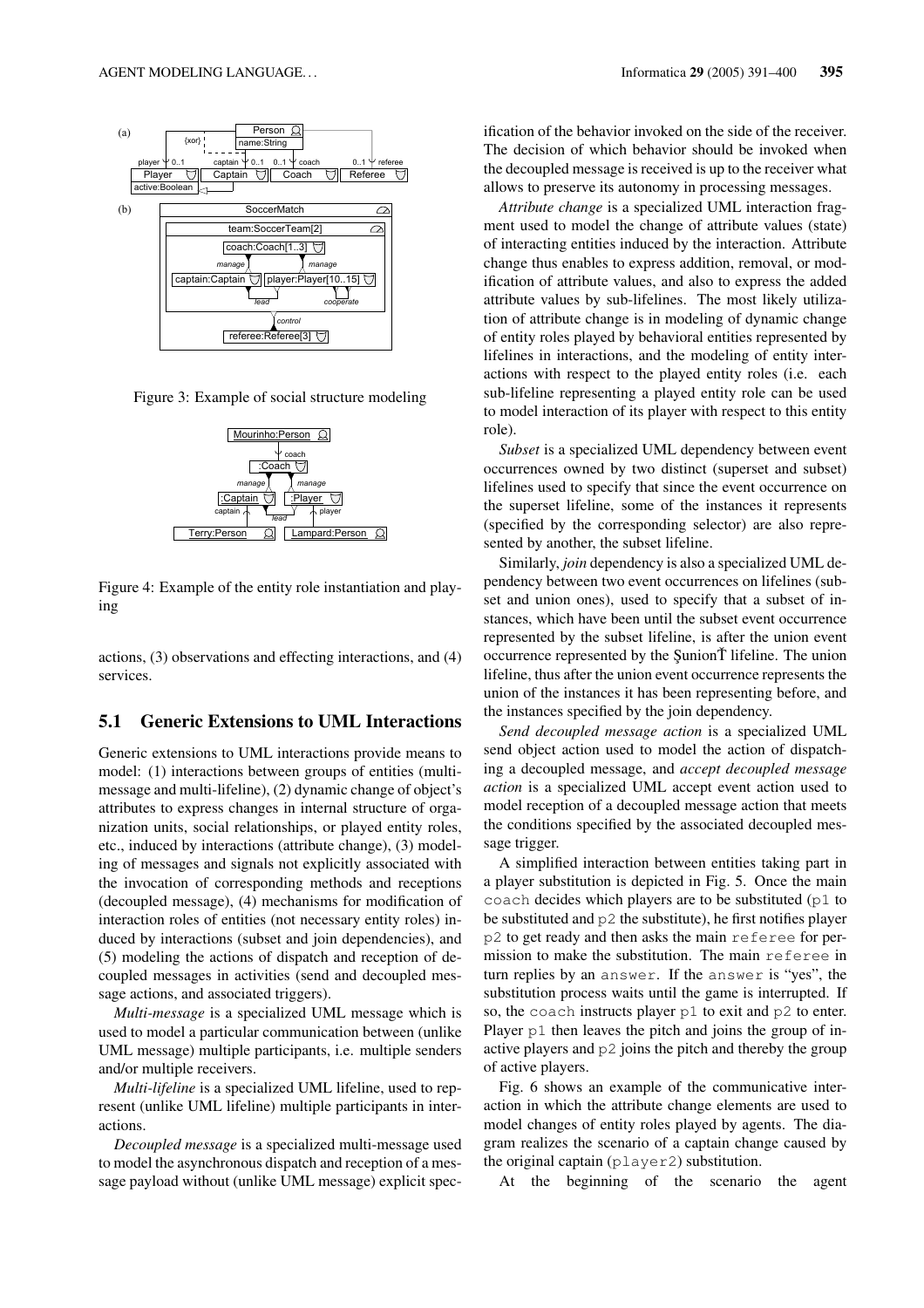| sd PlayerSubstitution                                                                                                       |
|-----------------------------------------------------------------------------------------------------------------------------|
| coach[main]<br>referee[main]<br>player[active]<br>player[not active]<br>:Player[1115]<br>:Player[711]<br>:Coach<br>:Referee |
| Select<br>p1 and p2<br>$[$ is p $2]$<br>prepareForSubstitution()                                                            |
| requestSubstitution(p1, p2)                                                                                                 |
| reply(answer)                                                                                                               |
| opt<br>$[answer == yes]$                                                                                                    |
| {game interrupted}<br>[is $p1$ ]<br>exit()                                                                                  |
| $[$ is p $2]$<br>enter()                                                                                                    |
| par<br><< join>> [is p1]                                                                                                    |
| << join>> [is p2]                                                                                                           |
|                                                                                                                             |

Figure 5: Example of a communicative interaction

player2 is captain (modeled by its role property captain). During the substitution, the main coach gives the player2 order to hand the captainship over (handCaptainshipOver() message) and the player1 the order to become the captain (becomeCaptain() message). After receiving these messages, the player2 stops playing the entity role captain (and starts playing the entity role of ordinary player) and the player1 changes from ordinary player to captain.



Figure 6: Example of a social interaction with entity role changes

### 5.2 Speech Act Specific Extensions to UML Interactions

Speech act specific extensions to UML interactions comprise modeling of speech-acts (communication message), speech act based interactions (communicative interactions), patterns of interactions (interaction protocols), and modeling the actions of dispatch and reception of speechact based messages in activities (send and accept communicative message actions, and associated triggers).

*Communication message* is a specialized decoupled message used to model communicative acts of speech act based communication within *communicative interaction*s (a specialized UML interaction) with the possibility of explicit specification of the message performative and payload. Both the communication message and communicative interaction can also specify used agent communication and content languages, ontology and payload encoding.

*Interaction protocol* is a parametrized communicative interaction template used to model reusable templates of communicative interactions.

#### 5.3 Observations and Effecting Interactions

AML provides several mechanisms for modeling observations and effecting interactions in order to (1) allow modeling of the ability of an entity to observe and/or to bring about an effect on others (perceptors and effectors), (2) specify what observation and effecting interactions the entity is capable of (perceptor and effector types and perceiving and effecting acts), (3) specify what entities can observe and/or effect others (perceives and effects dependencies), and (4) explicitly model the actions of observations and effecting interactions in activities (percept and effect actions).

Observations are in AML modeled as the ability of an entity to perceive the state of (or to receive a signal from) an observed object by means of *perceptors*, which are specialized UML ports. *Perceptor types* are used to specify (by means of owned *perceiving acts*) the observations an owner of a perceptor of that type can make.

*Perceiving acts* are specialized UML operations which can be owned by perceptor types and thus used to specify what perceptions their owners, or perceptors of given type, can perform.

The specification of which entities can observe others, is modeled by a *perceives* dependency. For modeling behavioral aspects of observations, AML provides a specialized *percept action*.

Different aspects of effecting interactions are modeled analogously, by means of *effectors*, *effector types*, *effecting acts*, *effects* dependencies, and *effect actions*.

An example is depicted in Fig. 8 (a) which shows an entity role type Player with two eyes–perceptors called eye of type Eye, and two legs–effectors called leg of type Leg. Eyes are used to see other players, the pitch and the ball, and to provide localization information to the internal parts of a player. Legs are used to change the player's position within the pitch (modeled by changing of internal state implying that no effects dependency need be placed in the diagram), and to manipulate the ball.

#### 5.4 Services

The AML support for modeling services comprises (1) the means for the specification of the functionality of a service and the way a service can be accessed (service specification and service protocol), (2) the means for the specification of what entities provide/use services (service provision, service usage, and serviced property), and (if applicable) by what means (serviced port).

A *service* is a coherent block of functionality provided by a behaviored semi-entity, called service provider, that can be accessed by other behaviored semi-entities (which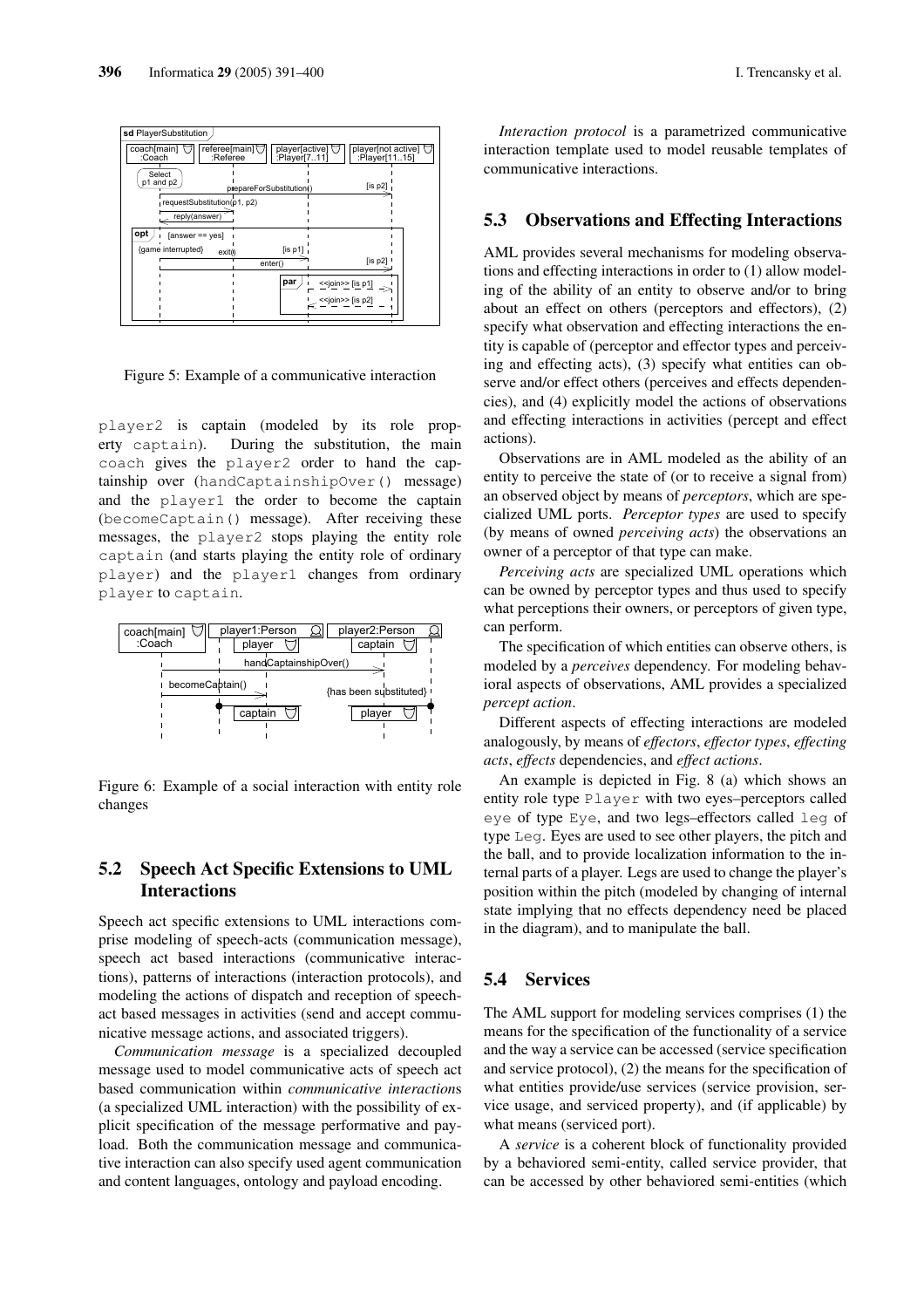can be either external or internal parts of the service provider), called service clients.

*Service specification* is used to specify a service by means of owned service protocols, i.e. specialized interaction protocols extended with the ability to specify two mandatory, disjoint and nonempty sets of (not bound) parameters, particularly: provider and client template parameters.

The *provider template parameters* of all contained service protocols specify the set of the template parameters that must be bound by the service providers, and the *client template parameters* of all contained service protocols specify the set of template parameters that must be bound by the service clients. Binding of these complementary template parameters specifies the features of the particular service provision/usage which are dependent on its providers and clients.

*Service provision*/*usage* are specialized dependencies used to model provision/use of a service by particular entities, together with the binding of template parameters that are declared to be bound by service providers/clients.

Fig. 7 shows a specification of the Motion service defined as a collection of three service protocols. The CanMove service protocol is based on the standard FIPA protocol FIPA-Query-Protocol<sup>5</sup> [21] and binds the proposition parameter (the content of a query-if message) to the capability canMove(what, to) of a service provider. The participant parameter of the FIPA-Query-Protocol is mapped to a service provider and the initiator parameter to a service client. The CanMove service protocol is used by the service client to ask if an object referred by the what parameter can be moved to the position referred by the to parameter. The remaining service protocols Move and Turn are based on the FIPA-Request-Protocol [21] and are used to change the position or direction of a spatial object.

Binding of the Motion service specification to the provider 3DSpace and the client 3DObject is depicted in Fig. 2.



Figure 7: Example of service specification

# 6 Modeling Capabilities and Behavior

AML extends the capacity of UML to abstract and decompose behavior by another two modeling elements: capability and behavior fragment.

*Capability* is an abstract specification of a behavior which allows reasoning about and operations on that specification. Technically, a capability represents a unification of the common specification properties of UML's behavioral features and behaviors expressed in terms of their inputs, outputs, pre- and post-conditions.

*Behavior fragment* is a specialized behaviored semientity type used to model a coherent re-usable fragment of behavior and related structural and behavioral features. It enables the (possibly recursive) decomposition of a complex behavior into simpler and (possibly) concurrently executable fragments, as well as the dynamic modification of an entities behavior in run-time. The decomposition of a behavior of an entity is modeled by owned aggregate attributes of the corresponding behavior fragment type.

Fig. 8 (a) shows the decomposition of the Player entity role type's behavior into a structure of behavior fragments. In part (b) two fragments, Mobility and BallHandling, are described in terms of their owned capabilities (turn, walk, catch, etc.).



Figure 8: Example of behavior fragments, observations and effecting interactions

# 7 Modeling MAS Deployment and **Mobility**

The means provided by AML to support modeling of MAS deployment and agent mobility comprise: (1) the support for modeling the physical infrastructure onto which MAS entities are deployed (agent execution environment), (2) what entities can occur on which nodes of the physical infrastructure and what is the relationship of deployed entities to those nodes (hosting property), (3) how entities can get to a particular node of the physical infrastructure (move and clone dependencies), and (4) what can cause the en-

<sup>5</sup>The AML specification of the interaction protocol can be found in [3].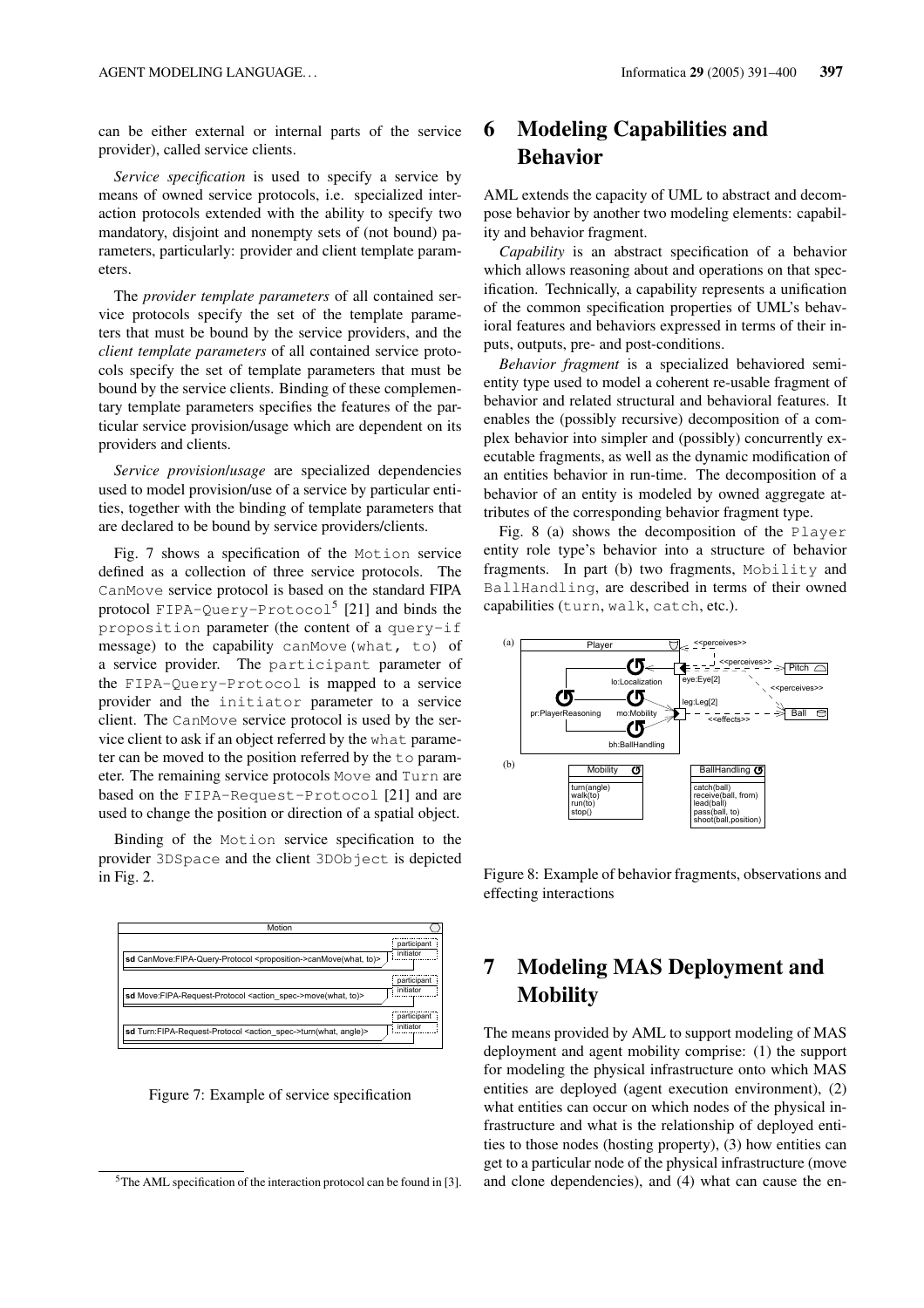tity's movement or cloning throughout the physical infrastructure (move and clone actions).

*Agent execution environment type* is a specialized UML execution environment used to model types of execution environments within which MAS entities can run. While it is a behaviored semi-entity type, it can explicitly, for example, also specify a set of services that the deployed entities can use or should provide at run time.

Agent execution environment can also own *hosting properties*, which are used to classify the entities which can be hosted by the owning agent execution environment. The hosting property's *hosting kind* specifies the relation of the referred entity type to its owning agent execution environment (i.e. either *resident* of *visitor*).

*Hosting association* is a specialized UML association used to specify hosting property in the form of an association end.

*Move* is a specialized UML dependency between two hosting properties used to specify that the entities represented by the source hosting property can be moved to the instances of the agent execution environments owning the destination hosting property. Likewise the *clone* dependency is used.

*Move* and *clone actions* are specialized UML add structural feature actions used to model actions that cause movement or cloning of an entity from one agent execution environment to another one. Both the actions thus specify: (1) which entity is being moved or cloned, (2) the destination agent execution environment instance where the entity is being moved or cloned, and (3) the hosting property where the moved or cloned entity is being placed.

### 8 Modeling Mental Aspects

Mental semi-entities can be characterized in terms of their mental attitudes, i.e. motivations, needs, wishes, intentions, goals, beliefs, commitments, etc. To allow modeling all the above, AML provides: goals, beliefs, plans, contribution relationships, mental properties and associations, mental constraints, and commit/cancel goal actions.

*Goal* is a specialized UML class used to model goals, i.e. conditions or states of affairs with which the main concern is their achievement or maintenance. Goals can thus be used to represent objectives, needs, motivations, desires, etc.

*Belief* is a specialized UML class used to model a state of affairs, proposition or other information relevant to the system and its mental model.

The attitude of a mental semi-entity to a belief or commitment to a goal is modeled by the belief or the goal instance being held in a slot of the corresponding *mental property* (owned by the mental semi-entity, or a mental association relating the belief or the goal to the mental semientity).

*Plan* is a specialized UML activity used to model: predefined plans, or fragments of behavior from which the plans can be composed.

*Mental constraint* is a specialized UML constraint used to specify properties of owning beliefs, goals and plans which can be used within reasoning processes of mental semi-entities. Supported kinds of mental constraints are pre- and post-conditions, commit conditions, cancel conditions and invariants.

*Contribution* is a specialized UML relationship used to model logical relationships between goals, beliefs, plans and their mental constraints. The manner in which the specified mental constraint (e.g. post-condition) of the contributor influences the specified mental constraint kind of the beneficiary (e.g. pre-condition) as well as the degree of the contribution can also be specified.

Actions to model commitments to and de-commitments from goals within activities are also provided.



Figure 9: Example of a mental model

Fig. 9 shows an example of a snapshot of the mental model of a soccer team (represented by the SoccerTeam organization unit type) and its players (Player entity role type). The soccer team has the goal to win a match (modeled by the WinMatch goal). The goal WinMatch is accomplished, when the soccer match is over and the team has scored more goals than conceded. This is expressed by the sufficient contribution of the belief {match.isOver and team.scoredGoals > team.concededGoals} to the postcondition of the goal WinMatch. The soccer team players may have goals to score a goal (ScoreGoal) which it is feasible to commit to, when they are in a scoring chance. This is expressed by the necessary contribution of the belief ScoringChance to the precondition of the goal ScoreGoal.

### 9 Conclusion

The limitation in paper length has not allowed to present all the modeling elements and mechanisms AML provides (e.g. support for ontologies, contexts, etc.). Nevertheless, we believe that from what has been presented in this paper, it is evident that AML provides a rich set of modeling constructs for modeling applications that embody and/or exhibit characteristics of multi-agent systems. It integrates best modeling practices and concepts from existing agent oriented modeling and specification languages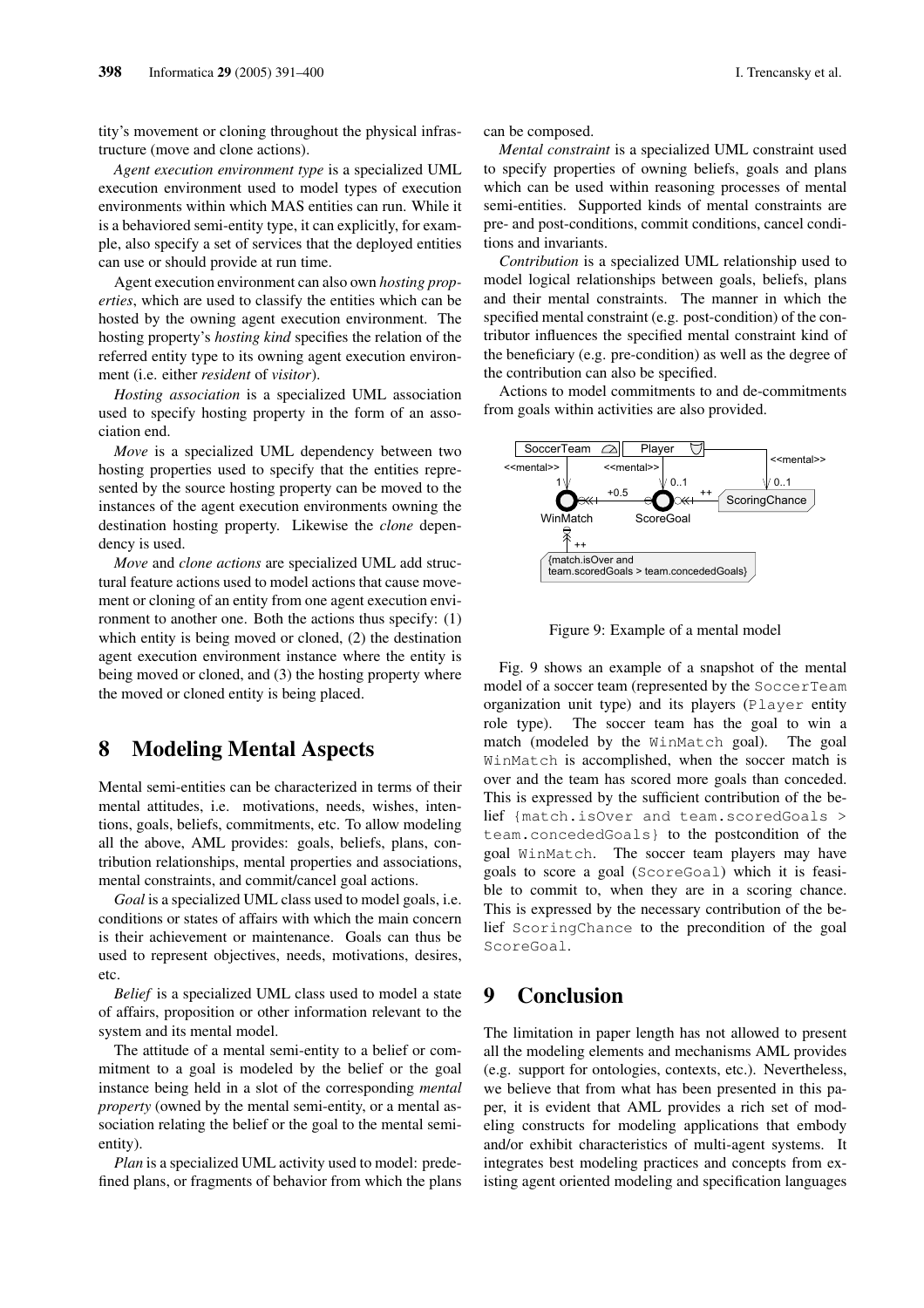into a unique framework built on foundations of UML 2.0 and OCL 2.0. The structure of the language definition together with the MDA/MOF/UML "metamodeling technology" (UML profiles, first-class metamodel extension, etc., gives AML the advantage of natural extensibility and customization. AML is also supported by CASE tools.

We feel confident that AML is sufficiently detailed, comprehensive and tangible to be a useful tool for software architects building systems based on, or exhibiting characteristics of, multi-agent technologies. In this respect we anticipate that AML may form a significant contribution to the effort of bringing about widespread adoption of intelligent agents across varied commercial marketplaces.

### Acknowledgement

The authors are indebted to Stefan Brantschen, Monique Calisti, and Dominic Greenwood, for their support and fruitful comments which have inspired many ideas and thus substantially influenced the current version of AML.

## References

- [1] B. Bauer, J.P. Muller, and J. Odell. Agent UML: A Formalism for Specifying Multiagent Interaction. In P. Ciancarini and M. Wooldridge, editors, *Agent-Oriented Software Engineering*, pages 91–103. Springer-Verlag, Berlin, 2001.
- [2] P. Bresciani, P. Giorgini, F. Giunchiglia, J. Mylopoulos, and A. Perini. TROPOS: An Agent-Oriented Software Development Methodology. *Autonomous Agents and Multi-Agent Systems*, 2(3):203– 236, 2004.
- [3] R. Cervenka and I. Trencansky. Agent Modeling Language: Language Specification. Version 0.9. Technical report, Whitestein Technologies, 2004.
- [4] R. Cervenka, I. Trencansky, and Calisti. Modeling Social Aspects of Multiagent Systems: The AML Approach. In J.P. Muller and F. Zambonelli, editors, *The Fourth International Joint Conference on Autonomous Agents & Multi Agent Systems (AAMAS 05). Workshop 7: Agent-Oriented Software Engineering (AOSE)*, pages 85–96, Universiteit Utrecht, The Netherlands, 2005.
- [5] R. Cervenka, I. Trencansky, M. Calisti, and D. Greenwood. AML: Agent Modeling Language. Toward Industry-Grade Agent-Based Modeling. In J. Odell, P. Giorgini, and J.P. Muller, editors, *Agent-Oriented Software Engineering V: 5th International Workshop, AOSE 2004*, pages 31–46. Springer-Verlag, Berlin, 2005.
- [6] M. Cossentino, L. Sabatucci, and A. Chella. A Possible Approach to the Development of Robotic Multi-

Agent Systems. In *IEEE/WIC Conference on Intelligent Agent Technology (IAT'03)*, pages 539–544, Halifax, Canada, 2003.

- [7] S. Cranefield, S. Haustein, and M. Purvis. UML-Based Ontology Modelling for Software Agents. In *IProceedings of the Workshop on Ontologies in Agent Systems, 5th International Conference on Autonomous Agents*, 2001.
- [8] S.A. DeLoach. Multiagent Systems Engineering: A Methodology and Language for Designing Agent Systems. In *Agent-Oriented Information Systems '99 (AOIS'99)*, Seattle, WA, 1999.
- [9] M. d'Inverno and M. Luck. *Understanding Agent Systems*. Springer-Verlag, Berlin, 2001.
- [10] R. Evans, P. Kearny, J. Stark, G. Caire, F. Garijo, J.J. Gomez-Sanz, F. Leal, P. Chainho, and P. Massonet. MESSAGE: Methodology for Engineering Systems of Software Agents. Technical Report P907, EU-RESCOM, 2001.
- [11] J. Odell, H.V.D. Parunak, and B. Bauer. Extending UML for Agents. In G. Wagner, Y. Lesperance, and E. Yu, editors, *Proceedings of the Agent-Oriented Information Systems Workshop at the 17th National conference on Artificial Intelligence*, pages 3–17, Austin, Texas, 2000.
- [12] J. Odell, H.V.D. Parunak, M. Fleischer, and S. Brueckner. Modeling Agents and their Environment. In F. Giunchiglia, J. Odell, and G. Weiss, editors, *Agent-Oriented Software Engineering III: Third International Workshop, AOSE 2002*, pages 16–31. Springer-Verlag, Berlin, 2002.
- [13] OMG. Meta Object Facility (MOF) Specification. Version 1.4, formal/2002-04-03, april 2002.
- [14] OMG. UML 2.0 OCL Specification. ptc/03-10-14, October 2003.
- [15] OMG. Unified Modeling Language: Superstructure version 2.0. ptc/03-08-02, 2003.
- [16] L. Padgham and M. Winikoff. Prometheus: A Methodology for Developing Intelligent Agents. In F. Giunchiglia, J. Odell, and G. Weiss, editors, *Agent-Oriented Software Engineering III: Third International Workshop, AOSE 2002*, pages 174–185. Springer-Verlag, Berlin, 2002.
- [17] A.S. Rao and M.P. Georgeff. Modeling Rational Agents within a BDI-Architecture. In J.F. Allen, R. Fikes, and E. Sandewall, editors, *Knowledge Representation and Reasonning (KR&R-91): Principles of Knowledge Representation and Reasoning*, pages 473–484. Morgan Kaufmann Publishers, San Mateo, California, 1991.